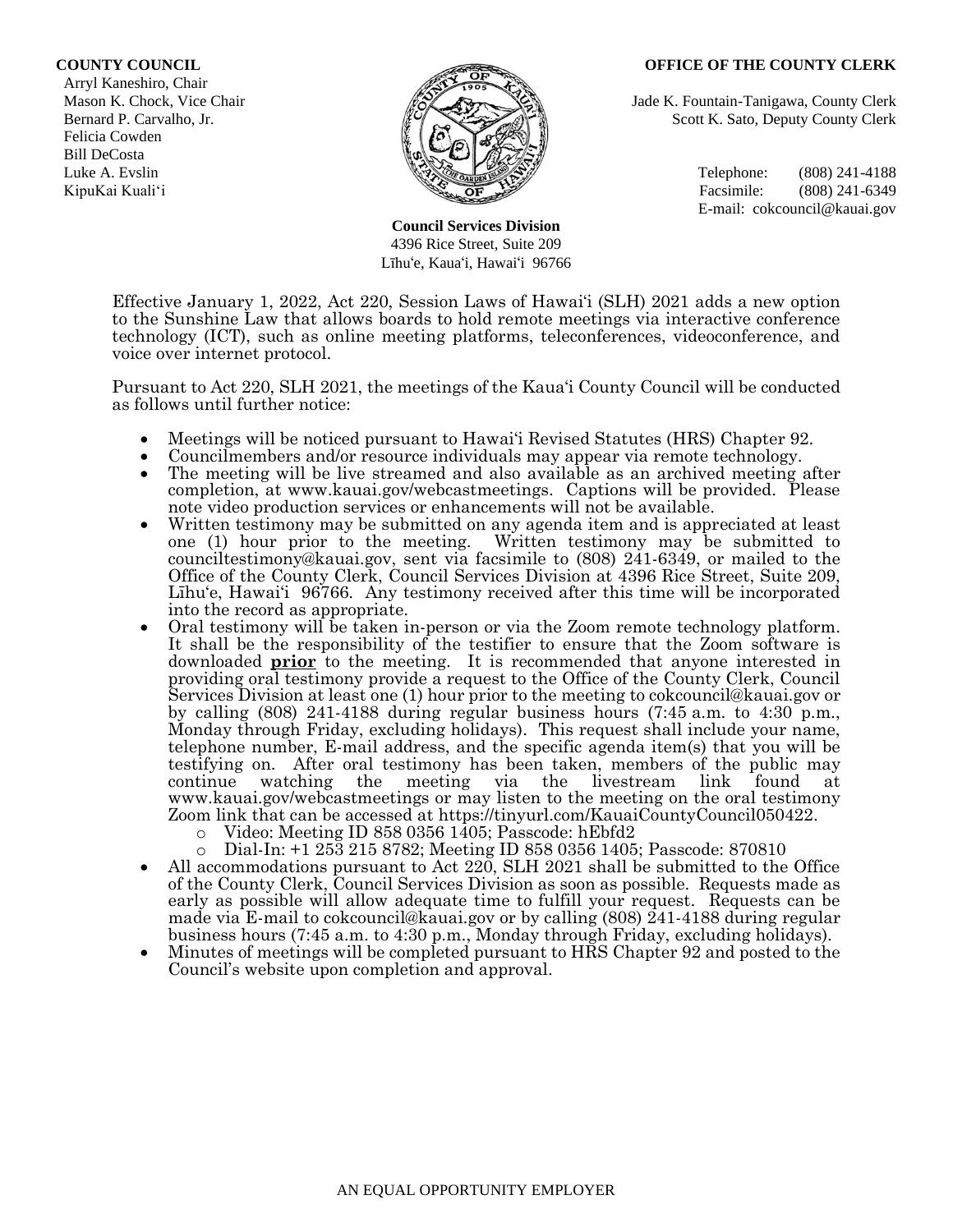# **COMMITTEE MEETING NOTICE AND AGENDA WEDNESDAY, MAY 4, 2022 8:30 A.M. OR SOON THEREAFTER** COUNCIL CHAMBERS HISTORIC COUNTY BUILDING 4396 RICE STREET, SUITE 201 LĪHU'E, KAUA'I, HAWAI'I 96766

# **A. PUBLIC WORKS & VETERANS SERVICES COMMITTEE**

1. [Bill No. 2853](https://kauai.granicus.com/MetaViewer.php?meta_id=159326) A BILL FOR AN ORDINANCE AMENDING CHAPTER 14, KAUA'I COUNTY CODE 1987, AS AMENDED, RELATING TO THE PLUMBING CODE *(Public Hearing held on April 20, 2022)*

## **B. FINANCE & ECONOMIC DEVELOPMENT COMMITTEE**

- 1. Minutes of the April 20, 2022 Finance & Economic Development Committee Meeting.
- 2. [Bill No. 2828](https://kauai.granicus.com/MetaViewer.php?meta_id=159328) A BILL FOR AN ORDINANCE AMENDING CHAPTER 5A, KAUA'I COUNTY CODE 1987, AS AMENDED, ESTABLISHING A COMMERCIAL VEHICULAR RENTAL REAL PROPERTY TAX CLASS *(Deferred February 23, 2022)*
- 3. [Bill No. 2845,](https://kauai.granicus.com/MetaViewer.php?meta_id=159330) Draft 1 A BILL FOR AN ORDINANCE AMENDING CHAPTER 5A, SECTION 5A-11.26, AND SECTION 5A-9.1(a), KAUA'I COUNTY CODE 1987, AS AMENDED, RELATING TO REAL PROPERTY TAX *(Tree Farm Development Exemption) (Deferred April 20, 2022)*

## **C. COMMITTEE OF THE WHOLE**

- 1. Minutes of the April 20, 2022 Committee of the Whole Meeting.
- 2. Minutes of the Fiscal Year 2022-2023 Departmental Budget Reviews.